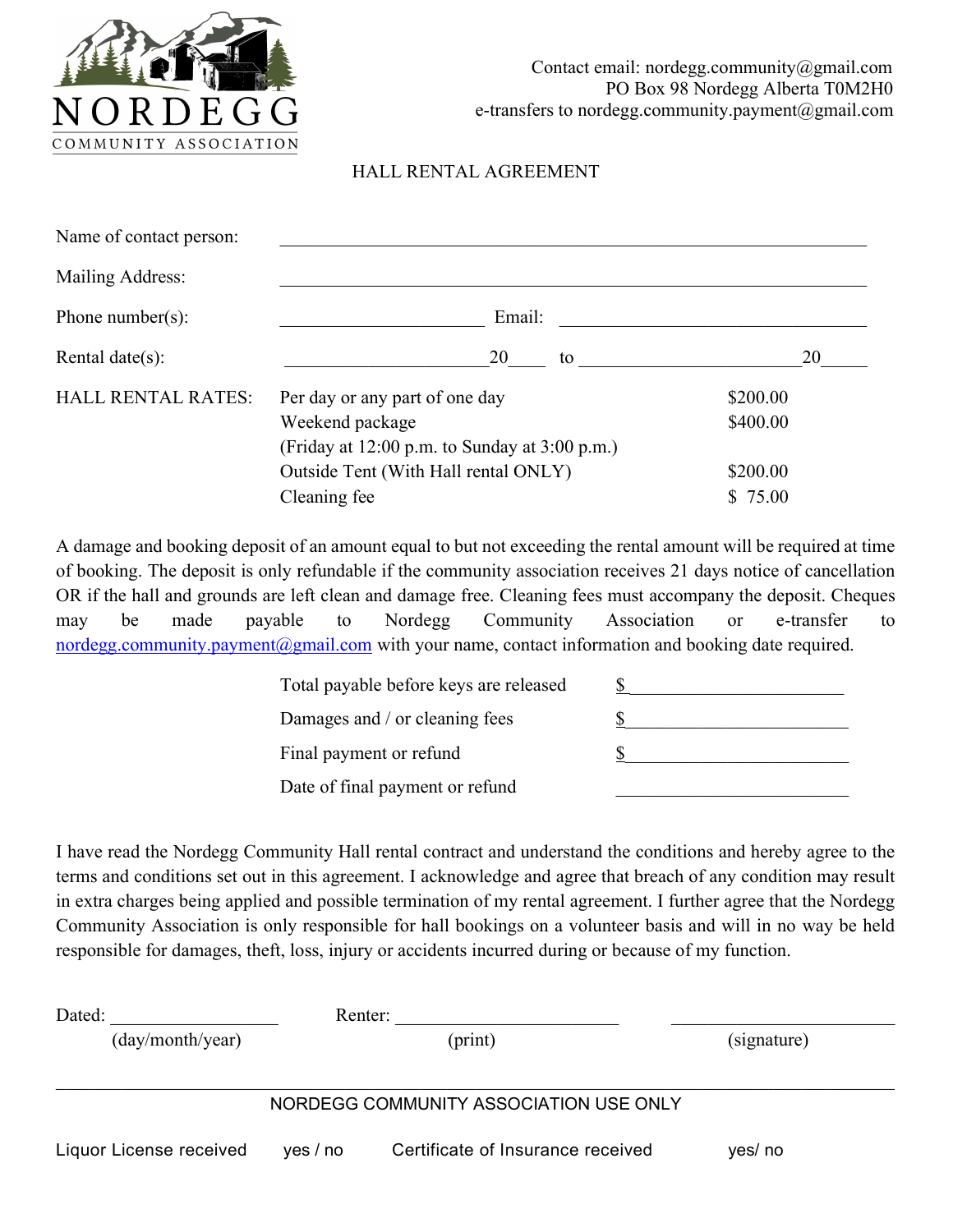

## USEAGE INFORMATION AND RENTAL CONDITIONS

Nordegg Community Hall and Association accepts no responsibility or liability for use of the hall or grounds. Usage is entirely "AT OWN RISK".

The Nordegg hall has parking for approximately 50 'light weight' vehicles.

The hall building is a non-smoking facility but there are ashtrays supplied on the front deck of the building, please use these instead of littering the grounds.

AT NO TIME is any property of the Nordegg Community Hall to be removed or moved from the building or grounds without prior written consent of the Nordegg Community Association. This includes, but is not limited to, chairs, tables, kitchen supplies, etc.

The renter will be held responsible for any and all damages incurred during their function and until keys for the hall has been returned. The renter will also reimburse the Nordegg Community Association for any cost of repairs and / or cleaning of the hall and grounds if the amount exceeds the security (damage) deposit.

Nordegg hall and / or Nordegg Community Association are not responsible for lost or stolen items.

| <b>HALL</b>       | maximum seating capacity                                                                                                                                                                                                                                                                                                                                                                                                                                               | 250 (chairs only) |  |  |
|-------------------|------------------------------------------------------------------------------------------------------------------------------------------------------------------------------------------------------------------------------------------------------------------------------------------------------------------------------------------------------------------------------------------------------------------------------------------------------------------------|-------------------|--|--|
|                   | maximum seating capacity                                                                                                                                                                                                                                                                                                                                                                                                                                               | <b>200</b>        |  |  |
|                   | (Note: tables $\&$ chairs for 100 provided remember that all exits must have a 10-foot access left clear)                                                                                                                                                                                                                                                                                                                                                              |                   |  |  |
| <b>KITCHEN</b>    | coffee urns provided<br>Nordegg hall does not provide table settings, cutlery, glasses, etc.                                                                                                                                                                                                                                                                                                                                                                           |                   |  |  |
| <b>DECORATING</b> | ABSOLUTELY no nails, staples, pins, tacks, etc. on painted walls in any part of<br>the hall. Only non-marking tape and hooks may be used – example: painters tape<br>or 3M non-marking hooks.                                                                                                                                                                                                                                                                          |                   |  |  |
| <b>CLEANING</b>   | Renter must remove all garbage.<br>Renter must remove all empty bottles / cans, wedding gifts, etc.<br>Renter must remove all food at the end of the function from refrigerator,<br>cupboards, etc.<br>Renter must ensure the kitchen is left clean and damage free.<br>Renter must ensure washrooms are clean and operational.<br>Renter is responsible for any damage done to the grounds and / or buildings.<br>(Damage to the above will result in extra charges.) |                   |  |  |